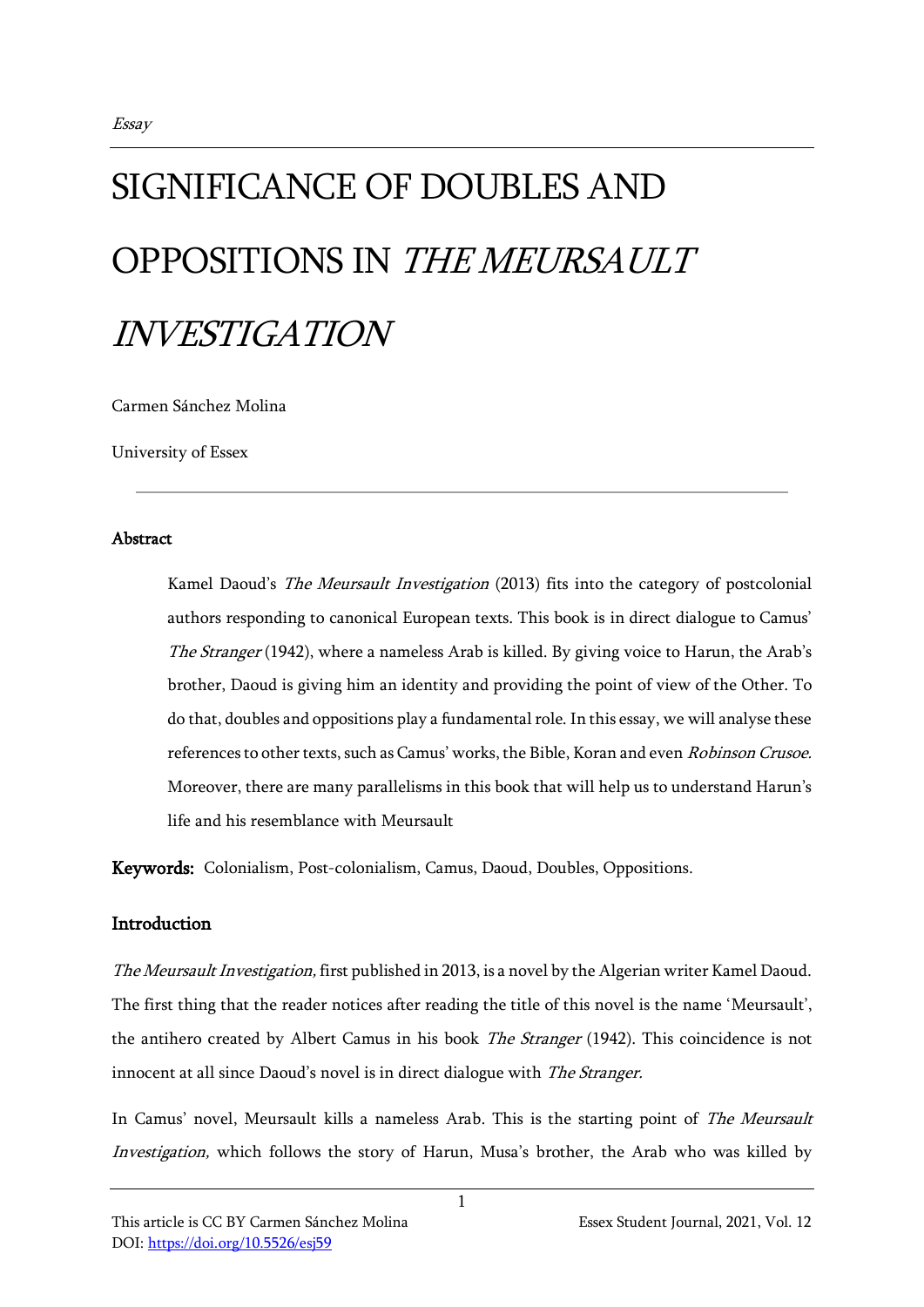Meursault. This classic was always catalogued as a novel about the human condition and absurdism until Daoud would challenge that assumption. This author treated Meursault's crime as a real event and created a response from the perspective of his brother (Dimaggio, 2017).

As Kulkarni (1997) has indicated, some critics such as Conor Cruise O'Brien and Said argue that Camus unconsciously shared the assumptions of colonialism and that in his book, we can see a recollection of French colonialism. However, this has been severely criticised since Camus actively rejected these ideas. Moreover, Shattuck (2016) argues that Camus' novel is a double parable about contemporary events that were taking place in the Soviet Union and Nazi Germany. Meursault corresponds to the figure of the passive citizen unaltered by these injustices, and this idea could have moved Daoud to write this book.

The colonialism implied in *The Stranger* has much to do with Daoud's novel being considered an act of responding or 'writing back'. This refers to postcolonial authors that respond to canonical texts in the European tradition (Karan Ally, 2018). By reconfiguring or reimagining narratives of colonial, or Western texts, it reasserts the voice of the colonized and portrays the version of the history from their perspective (Brozgal, 2016). Daoud is giving an identity to Camus' Arab, and as he signals, he is paying tribute to Camus' work, while also providing another version of the story (Treisman, 2015).

To better understand this idea, it is important to consider Algeria's historical context. France occupied Algeria in 1830 and the colonisation was extended until 1962, after the end of the Algerian War of Independence that took place between 1954 and 1962 (Mir, 2019). Camus' novel takes place during the colonisation meanwhile Daoud's sets immediately after the War of Independence, although is narrated several years later.

In this essay, we will analyse the ideas of doubles and oppositions that appear in Daoud's novel with respect to Camus'. As we will discover, there are many parallelisms in this book that will help us to understand Harun's life and his resemblance with Meursault.

# Doubles and Oppositions

These ideas of 'double' and 'opposite' are present from the beginning of the novel. The own Harun indicates that this has much to do with the way it is narrated: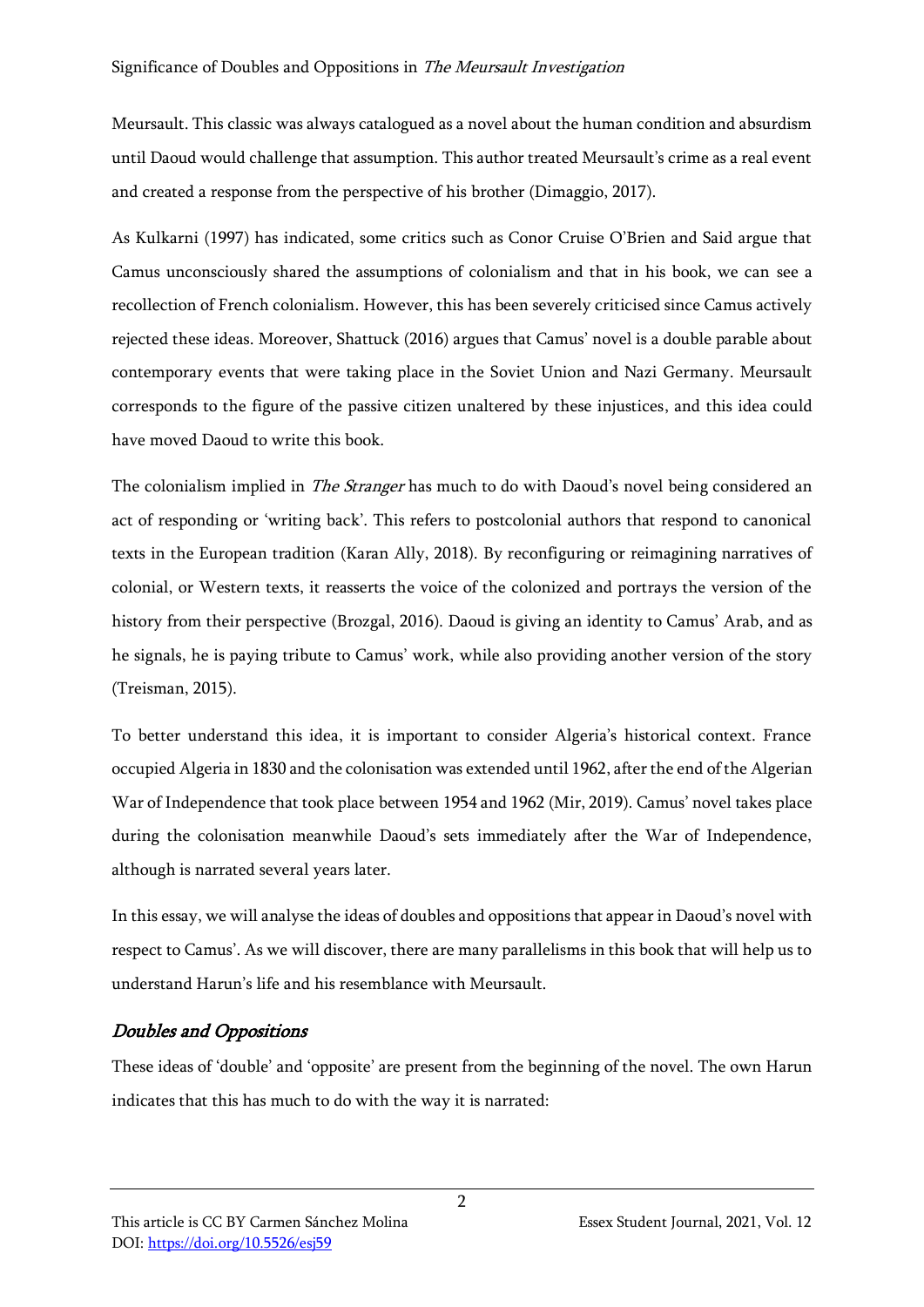The story we're talking about should be rewritten, in the same language, but from right to left. That is, starting when the Arab's body was still alive, going down the narrow streets that led to his demise, giving him a name, right up until the bullet hit him (Daoud, 2015: 7).

Harun says that the story is narrated from right to left, which is a reference of Arabic script in opposition to languages such as French, which is written from left to right. Moreover, this could also mean that the story of Meursault and the Arab is written chronologically backwards, in the same way that the story of French colonization is written from an Algerian perspective (Karan Ally, 2018).

The first similarities that the reader can notice are present in the title and at the beginning of the novel. Musa sounds like Meursault, and this phonetics resonance is responsible for linking the two antagonists (Brozgal, 2016). Moreover, the original title is *Meursault, contre-enquête*, which in English would be counter-investigation, reflecting the idea of opposites. Furthermore, the beginnings of both novels are inversed. While The Stranger begins with 'Mother died today. Or maybe yesterday, I don't know'' (Camus, 1958: 3), Daoud's novel begins with: 'Mama's still alive today' (Daoud, 2015: 1). As we can appreciate, Daoud is mirroring the prose and structure of Camus' novel.

More similarities can be found in where the novel is set. Harun retells his story in a bar in Oran, which is directly linked with La Chute (1956) by Camus. In this novel, the narrator relates his story to an unnamed person in a bar. Moreover, Harun lived in a village called Hadjout, which was formerly known as Marengo, where Meursault's mother died (Mahon, 2015). Lastly, there is another reference to *La Peste* (1947): "I love Oran at night, despite the proliferation of rats" (Daoud, 2015: 49). Both stories take place in Oran and the rats were responsible for transmitting the plague in Camus' book.

In 2015, Daoud gave a lecture at Yale University, where he explained, among other things, the role of doubles and oppositions in the novel. It deals with issues related to the 'Robinsonade', a term that derives from Robinson Crusoe, a novel by Daniel Defoe. This is related to our behaviour towards 'the other'. Daoud indicates that we can approach the other in different ways: we can kill and bury him, as Abel and his brother; we can try to convert him, as Robinson Crusoe did with Friday; or we can kill and erased him, as Meursault did with the Arab.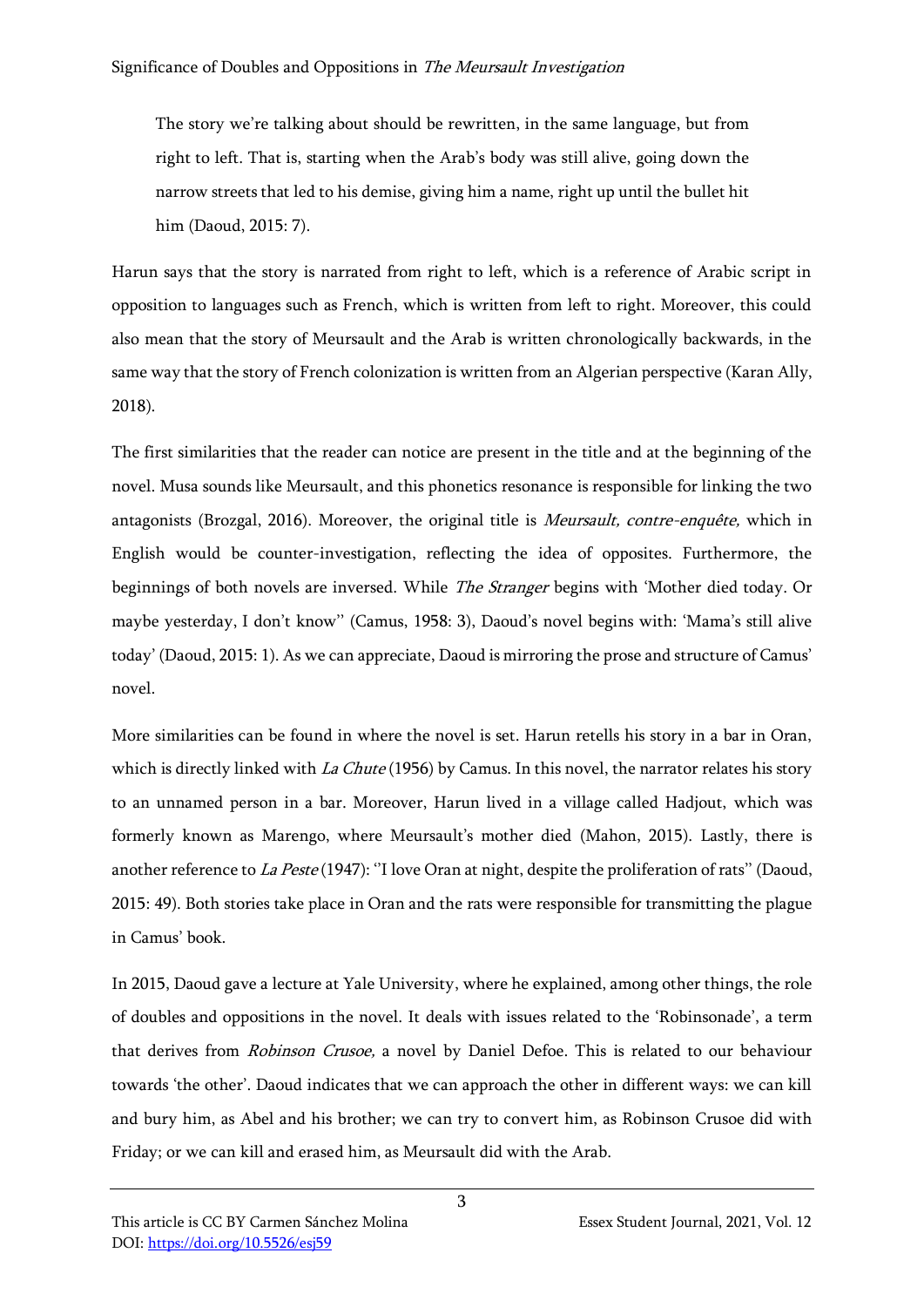There are many references to Defoe's novel in the text. In the following paragraph, we can appreciate a double critic. Harun is criticising not only that his brother's name was not even mentioned in *The Stranger*, but also the attitude of Crusoe towards Friday. By simply calling a person 'the Arab', Meursault is participating in that colonial discourse that distances and dehumanizes the colonial reality. Camus mentions 25 times the word 'Arab', a multiplication of anonymity that reduces him to an ethnic signifier (Brozgal, 2016):

My brother's name was Musa. He had a name. But he'll remain ''the Arab'' forever, the last on the list, excluded from the inventory that Crusoe or yours made. Strange, isn't it? For centuries, the settler increases his fortune, giving names to whatever, he appropriates and taking them away from whatever makes him feel uncomfortable. If he calls my brother ''the Arab'', it's so he can kill him the way one kill time (Daoud, 2015: 13).

Following this same idea, we can find more intertextual references to Defoe's novel. Harun says that the author "could have called him Two P.M., like that other writer who called his black man Friday'' and that Meursault is a ''Robinson Crusoe who thinks that he can change his destiny by killing his Friday'' (Daoud, 2015: 3-4). This statement indicates that Musa was reduced to his role as Arab and victim and nothing more.

In The Stranger, the victim was referred to only as 'the Arab' and not naming him deprives him of his identity. Meanwhile the *pieds-noirs* (Europeans born in colonial Algeria) have names, the Arabs are reduced to their ethnicity: ''The only shadowy is cast by the Arabs'' (Daoud, 2015: 2). As Kulkarni (1997) suggests, this implies that the reader does not feel that Meursault has killed a man, he has killed *just* an Arab, as if it was a being unrelated to our world. Moreover, Harun also shares this idea: ''they watched us ––us Arabs–– in silence, as if we were nothing but stones or dead trees'' (Daoud, 2015: 11).

The dualism between these two novels can also be found in the characters. Meursault has as a neighbour a man called Salamano who mistreats his dog (Camus, 1958: 15). Meanwhile, Harun has as a neighbour a fireman that beats his wife (Daoud, 2015: 72). In *The Stranger*, Raymond suspects that his Arab girlfriend is cheating on him and that is the cause of the conflict. However, Harun states that ''there were just two siblings, my brother and me. We didn't have a sister'' (Daoud, 2015: 7). Daoud gives a new identity to this character: Zubida, who could be one of his brother's girlfriends. Lastly, in Camus' book, there is an Arab that plays the flute (Camus, 1958: 31) which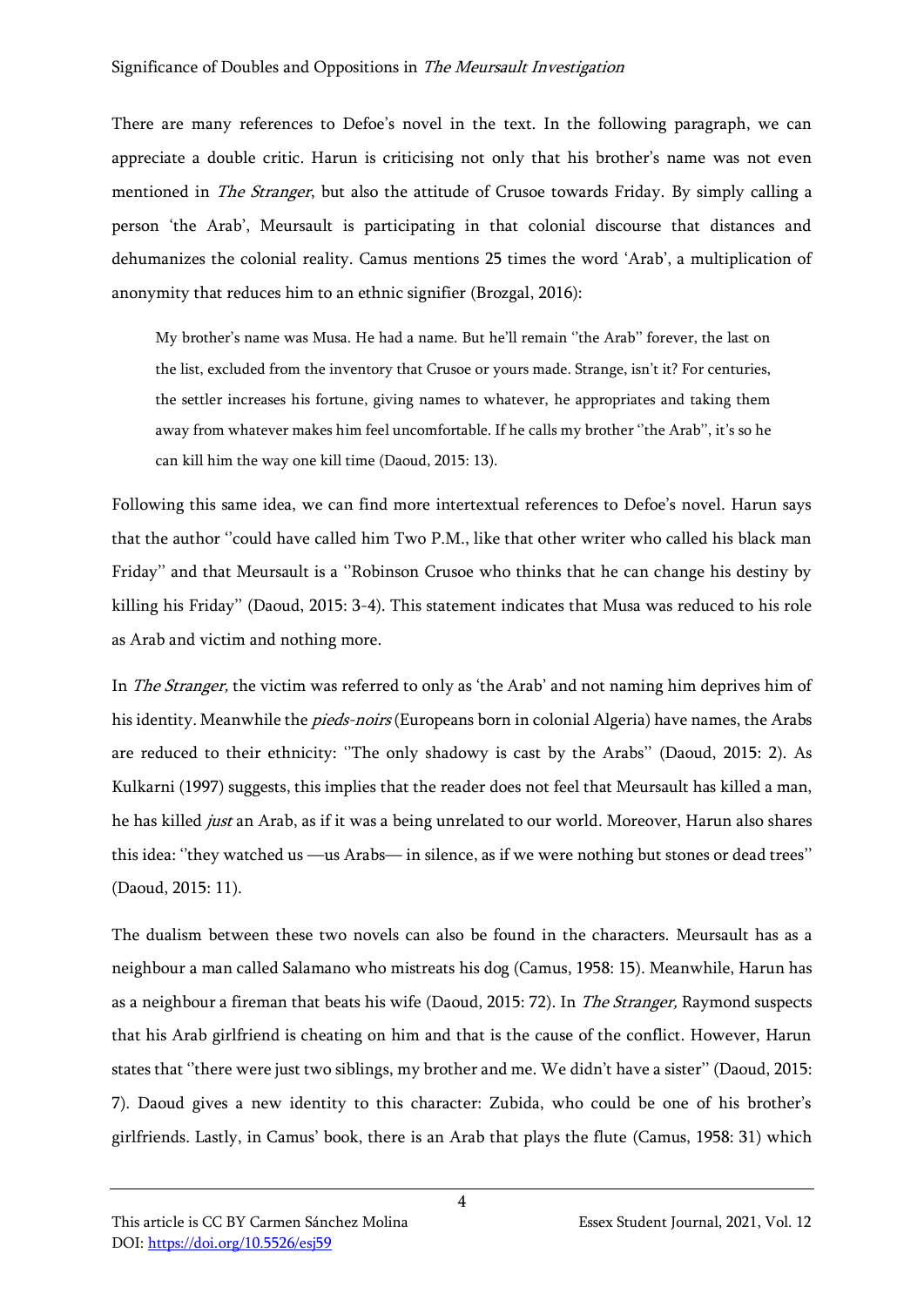also appears in Daoud's. Through this character, once again, we can appreciate how the Arabs are deprived of their identity in *The Stranger:* "Larbi, who as I recall played the flute... Larbi l'Arabe, Larbi the Arab'' (Daoud, 2015: 62).

Another fundamental aspect of both books is the role of the mother: both Meursault and Harun are deeply influenced by the presence or absence of their mothers, feeling alienated from them. Meursault's relationship with her mother is distant: ''When we lived together, Mother was always watching me, but we hardly ever talked'' (Camus, 1958: 4). In the case of Harun, it is the opposite. Musa's death fractured the relationship between Harun and his mother. Despite loving her, he could never forgive how she treated him. ''She seemed to resent me for a death I basically refused to undergo'' (Daoud, 2015: 36). The few moments she was affectionate, Harun knew that ''it's Musa she wants to find there, not me'' (Daoud, 2015: 36), Harun's mother wanted him to fill the place of his older brother, and this poisoned their relationship (Horton, 2016). For these reasons, Harun states that he understands Meursault more when he talks about his mother than when he talks about his brother.

Moreover, this portrait of grief can be linked to the historical context. During French colonialism and the War for Independence, many people died. Harun's mother is one among the many victims that had to keep living after the death of a loved one. Harun indicates that ''Mama's still alive today, but what's the point? She says practically nothing'' (Daoud, 2015: 143). In her inability to tell the story of her dead son, we can see that the pain and violence of colonization are not resolved in a single generation.

This duality can also be found in small details. In *The Stranger*, Meursault drinks coffee multiple times and he mentions that he is "very partial to *café au lait*" (Camus, 1958: 6). In contrast, Harun despises this beverage: ''No café au lait for me! I despise that concoction'' (Daoud, 2015: 65). Moreover, Harun is afraid of the sea meanwhile this is one of the few things that Meursault enjoys. Lastly, there is another duality in the idea of religion: while Meursault hates Sundays, ''I remembered it was Sunday and that put me off; I've never cared for Sundays'' (Camus, 1958: 13), Harun does not like Fridays, "it's Fridays I don't like" (Daoud, 2015: 65).

Their dislike for Fridays and Sundays is linked with God. For Muslims, Fridays are the sacred day of the week, meanwhile, for Christians, it is on Sundays. Since both characters feel alienated from God, they despise these sacred days. Harun once mentions that Friday is not the day when God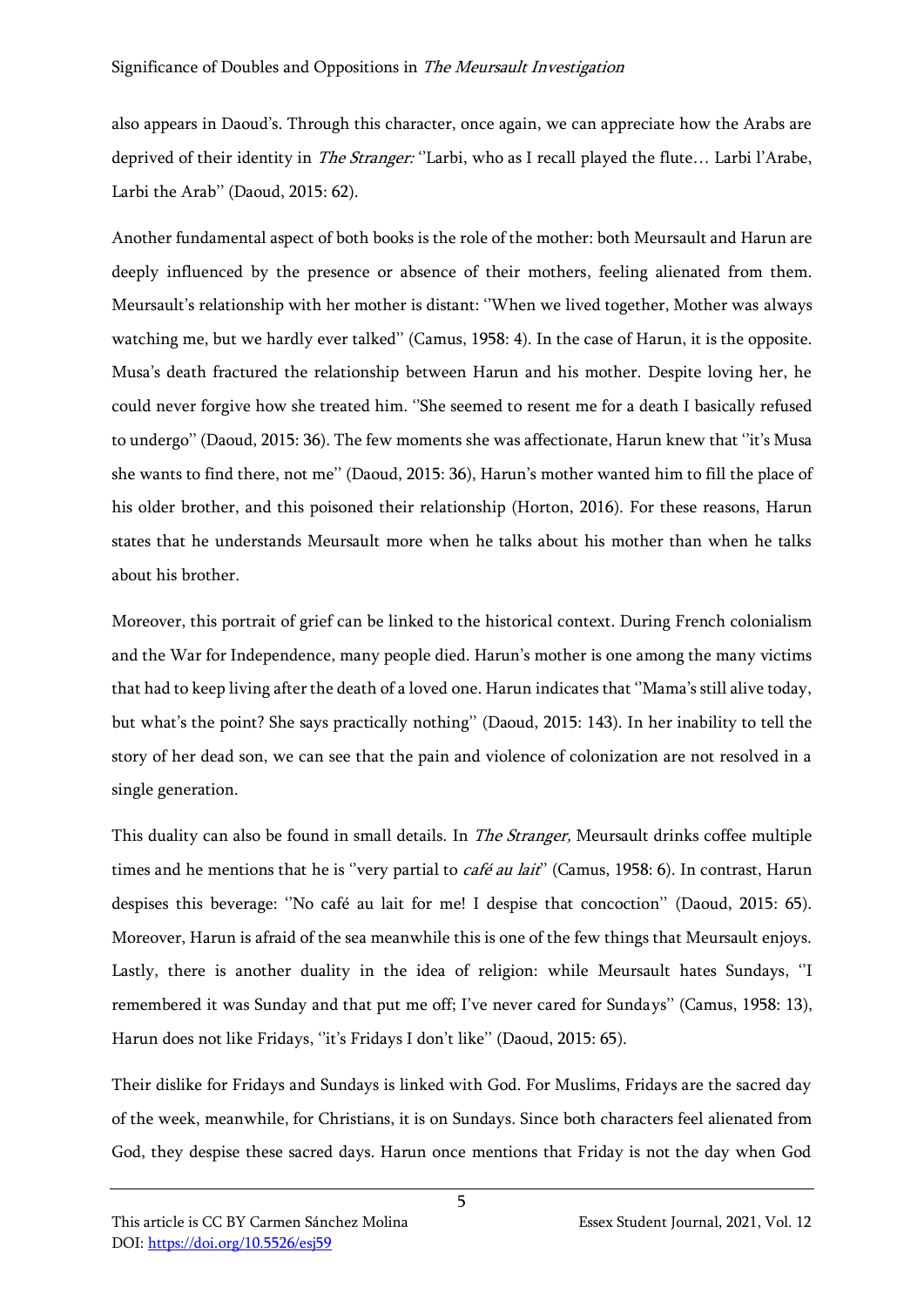#### Significance of Doubles and Oppositions in The Meursault Investigation

rested, but the day he decided to run away and never come back. After that, he affirms that he abhors all religions. In the same way, when the priest asks Meursault if he believes in God his answer is no. It is also interesting to mention that Meursault was visited by a priest and Harun by an imam, another duality.

Another link to religion is found in the characters' names. Musa is also the name of a prophet in the Koran, known as Moses in Christianity. Harun is related to the prophet Aaron, who is the brother of Moses (Tilikete, 2015). In the Bible and Koran, Moses stutters and Aaron acts as his mouthpiece. In this case, Musa is dead, so his brother tells his story for him and to alleviate his mother's pain:

I formed the habit of transforming the content of the articles and embellishing the narrative of Musa's death.… Just try to imagine the level of genius required to take a local news item two paragraphs long and transform it into a tragedy, describing the famous beach and the scene, grain by grain (Daoud, 2015: 120).

Regarding the killings, there is an inversion of the act of violence. This is directly linked with the parallelism between Meursault and Harun. When Meursault kills the Arab on the beach, it is 2 pm, so ''the heat was beginning to scorch my cheeks; beads of sweat were fathering in my eyebrows'' (Camus, 1958: 33). On the contrary, when Harun kills the French, the witness is not the sun, but the moon and Harun's mother. In fact, Harun does not shoot until the French's face is no longer recognizable: ''The darkness devoured what remained of his humanity'' (Daoud, 2015: 85).

Moreover, the depiction of the crime is also similar. In Daoud's book, it is said "I squeezed the trigger and fired twice. Two bullets. One in the belly, and the other in the neck" (Daoud, 2015: 75), meanwhile in Camus' "I squeezed my hand around the revolver. The trigger gave…Then I fired four more times at the motionless body" (Camus, 1958: 36). The murders are not opposing actions, but the same action seen from opposing sides.

Another fundamental opposition between these novels is that the Arab killed by Meursault does not have a name, but the French killed by Harun does. His name is Joseph. Both Meursault and Harun confront the Other. However, only Harun recognizes the consequences: ''The Other is a unit of measurement you lose when you kill" (Daoud, 2015: 90).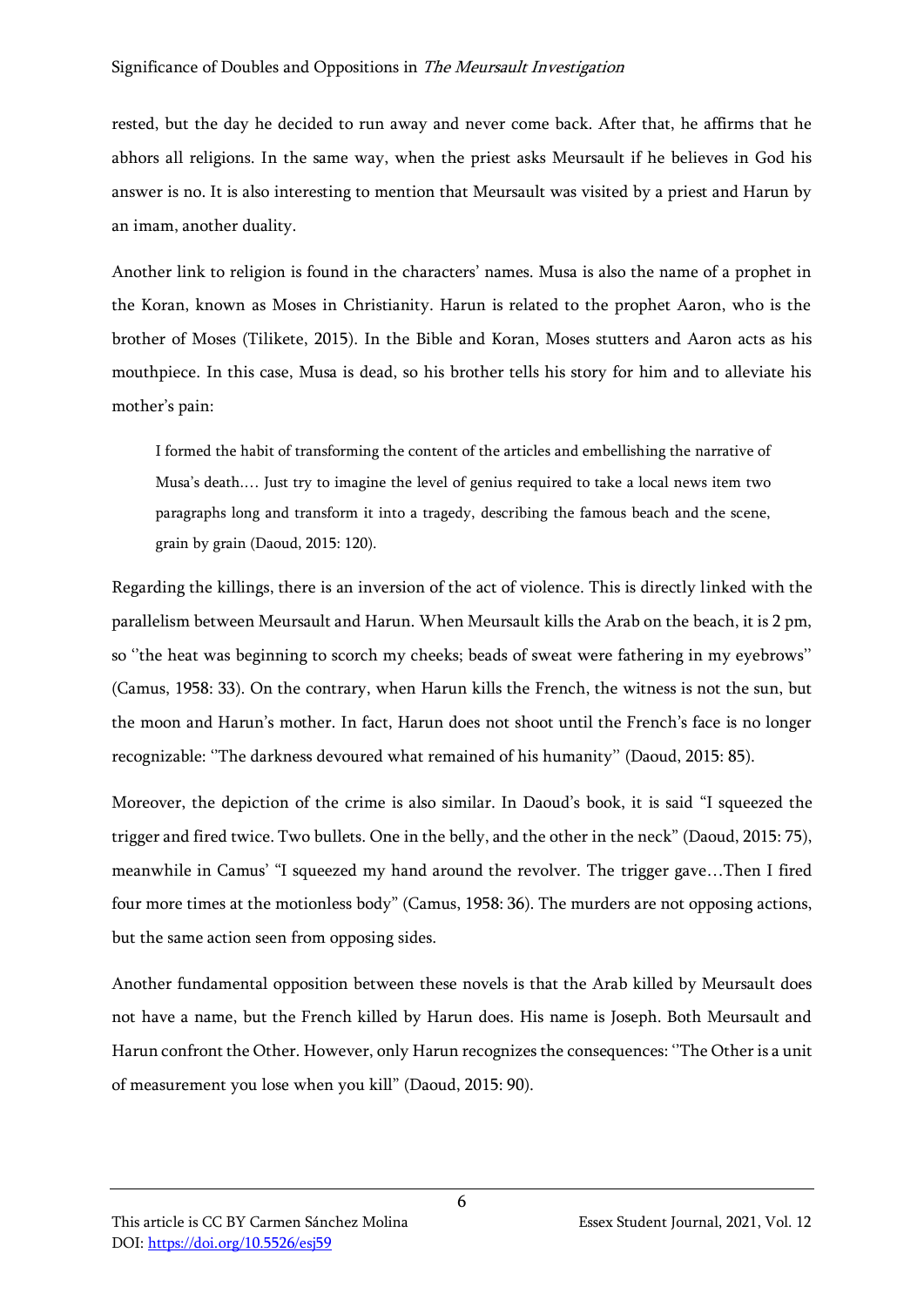The only line from Koran that resonates with him is ''if you kill a single person, it is as if you have killed the whole of mankind'' (Daoud, 2015: 91). This idea can be linked with another passage from the text, where Harun explains that the name he gives everyone is Musa. He remarks that giving a name to a dead man is as important as giving it to a new-born. Musa could be any Arab and it is a way to represent the consequences of colonialism in Algeria. Anyone could be murdered and then disappear without a trace.

After the murders, Meursault and Harun are detained and processed. In Camus' novel, Meursault is tried for murder, but this is secondary. The victim's humanity is marginalized, and Meursault is more judged for not crying in her mother's funeral than for killing. Outside the courtroom, the Arab was an outsider because of his ethnicity; on the inside, the proceeding's focus on Meursault's behaviour has the same effect (Robinson, 2009).

In the same way, when Harun is processed, he is not primarily judged for the murder. Harun killed him a few days after independence was declared. During the interrogation, it was obvious that Harun was being judged for killing the French for personal reasons and not for the Revolution. If the killing had taken place a week before, he would not have been judged. Moreover, the victim is once again forgotten: ''The Frenchman had been erased with the same meticulousness applied to the Arab on the beach'' (Daoud, 2015: 97).

Harun recognizes himself in his brother's killer since both have committed a senseless crime. In the book, Meursault is the author of *The Other*, not Camus. When Harun read the book, he discovered his reflection in it. "I was looking for traces of my brother in the book, and what I found was my own reflection, I discovered I was the murderer's double'' (Daoud, 2015: 131).

The last duality can be found in the ending of both novels. Meursault is condemned to death; Harun continues with his life after leaving jail. Meursault hoped for his execution that there was "a large crowd of spectators... that they greet him with cries of hate" (Camus, 1958: 65). In the same way, Harun says: "I too would wish them to be legion, my spectators, and savage in their hate'' (Daoud, 2015: 143).

# Conclusion

When we think about *The Meursault Investigation*, we need to keep in mind a mirror that reflects the image of *The Stranger*. Doubles and oppositions play a fundamental role in Daoud's rereading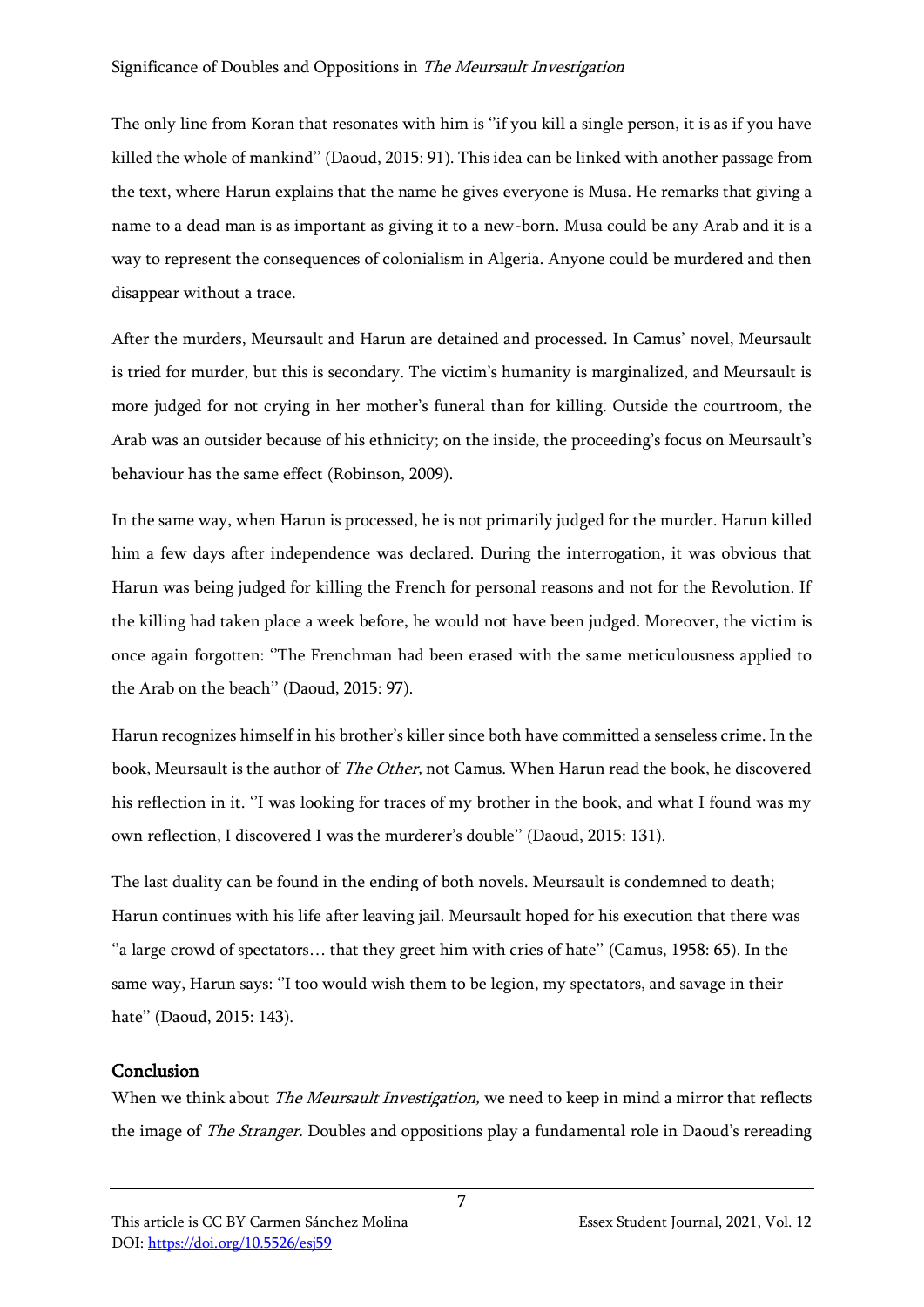and rewriting of Camus' book. It can be appreciated in the multiple references to Camus' novels and other texts, such as Robinson Crusoe, the Bible, and Koran. Daoud changes the point of view of this famous murder and reconfigures the characters, the act of violence, and even small details that could be easily unperceived.

Thanks to these doubles and oppositions, Daoud is giving voice to Harun and, consequently, to the Other. This book, as others from postcolonial authors responding to Western texts, offers an opportunity to analyse violence present during the French colonization and the postcolonial context of Algeria. Moreover, Daoud is asserting that behind every person there is a story. The detachment produced by the murder in *The Stranger* is another proof of the indifference towards the Other. By giving a name to Camus' Arab, Daoud is giving back not only his identity, but also his humanity.

## References

Brozgal, L. (2016) "The Critical Pulse of the Contre-Enquête: Kamel Daoud on the Maghrebi Novel in French." Contemporary French and Francophone Studies 20, no. 1, pp. 37–46.

Camus, A. (1958) The Stranger. Translated by Stuart Gilbert. New York: Vintage Books.

Daoud, K. (2015) "Meursault Et L'arabe: Une Robinsonnade Malheureuse." Lecture in University of Yale.

Daoud, K. (2015) The Meursault Investigation. Translated by John Cullen. London: Oneworld.

DiMaggio, K. (2017) "When One Novel Talks with Another: The Dialogue Between Camus' The Stranger and Kamel Daoud's the Meursault Investigation." The International Academic Forum.

Horton, S. (2016) "Solidarity and the Absurd in Kamel Daoud's Meursault, Contre-Enquête." Journal of French and Francophone Philosophy XXIV, no. 2, pp. 286-303.

Karan Ally, H. (2018) "The Stranger and the Other: Radical Alterity in Albert Camus' The Stranger and Kamel Daoud's The Meursault Investigation." Otherness: Essays and Studies 6, no. 2, pp. 259-280.

Kulkarni, M. (1997) "The Ambiguous Fate of a Pied-Noir: Albert Camus and Colonialism." Economic and Political Weekly 32, no. 26, pp. 1528–30.